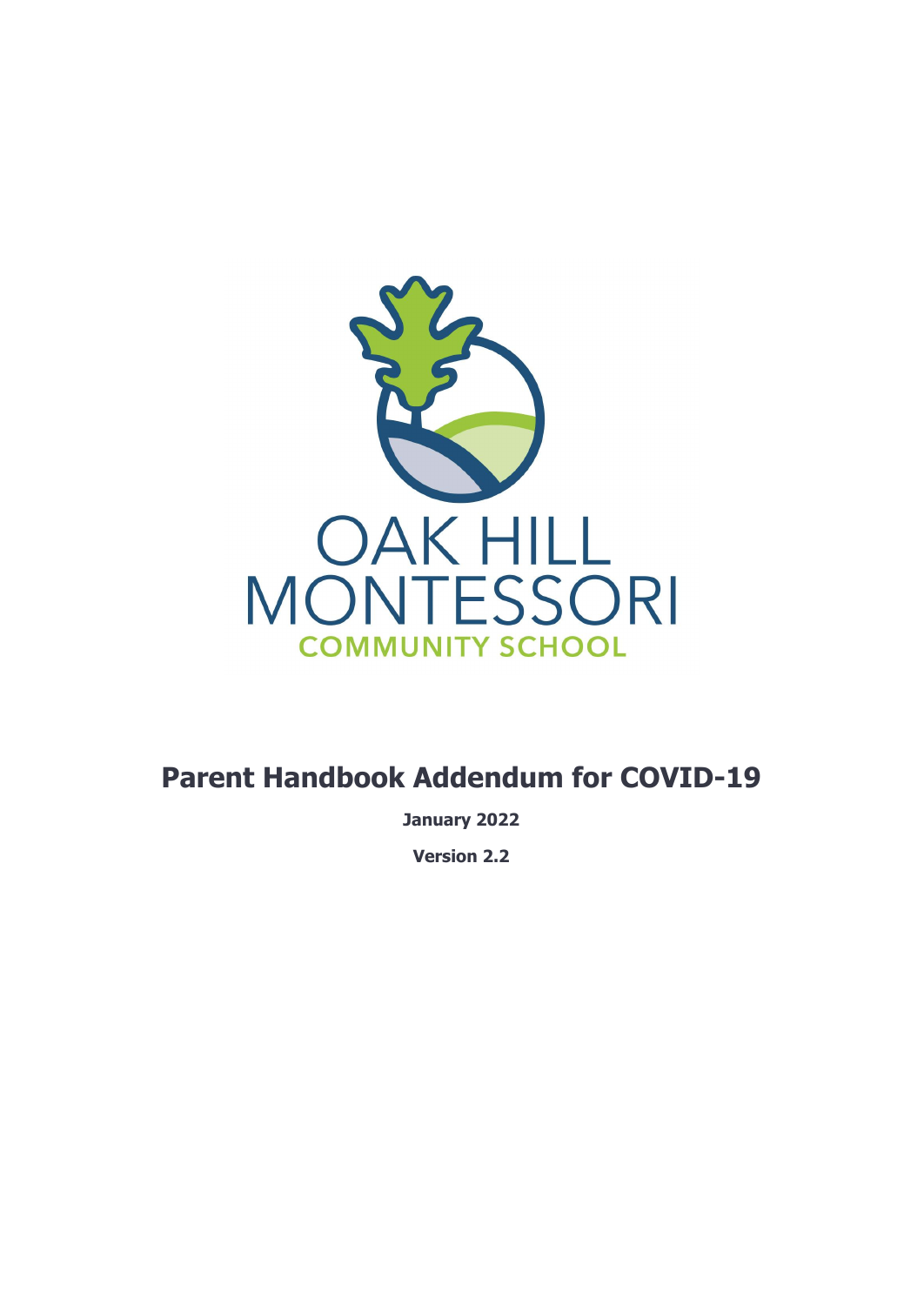# **Campus Opening Guidelines**

The Oak Hill Administration Team and Faculty have been planning and preparing for the start of the new school year, continuing to prioritize the health and safety of our entire school community, and the purpose of this document is to outline the protocols and procedures that have been implemented in order to achieve that.

Our faculty and staff are very much looking forward to welcoming students back to campus. One very important point to keep in mind for families is that while we believe the risk is manageable and the socio-affective benefits for students will be significant, it would be impossible and impractical to state that there is no risk at all.

Our staff will use their professionalism to create classroom environments which - to the best of their ability and within the limitations that exist - promote maximum safety as outlined in this document. As such, we ask each family to read through what is outlined here very closely.

Please also note we will continue to add/modify this addendum as we receive more information. Families will be notified of any updates via News & Notes.

## <span id="page-1-0"></span>**Family Role and Responsibility**

It is important that everyone in our school take steps to reduce COVID-19 transmission, particularly to those at high risk, while balancing the need to maintain a strong community that effectively supports staff, students, and families. We will need to work together to ensure that everyone stays healthy.

Monitor health and check temperatures before leaving home. A temperature of 100.4 degrees Fahrenheit or higher indicates a fever and the need to stay home. Be alert for symptoms. Watch for fever, cough, shortness of breath, or other symptoms of COVID-19. If you detect these symptoms, contact your health care provider immediately.

Stay home when any family member is sick.

Stay mindful in social settings, avoiding large groups or unnecessary activities and wear a mask in indoor spaces.

Oak Hill will monitor the community and school-level impact of COVID-19 on a regular basis in consultation with public health. We will maintain awareness of changes in viral activity in the community through continued review of the biweekly county-level case data. We respect the impact any closure or shift in learning model could have on the school community; making a change requires coordination and communication even when well thought-out plans are in place, and therefore will do so only when absolutely necessary.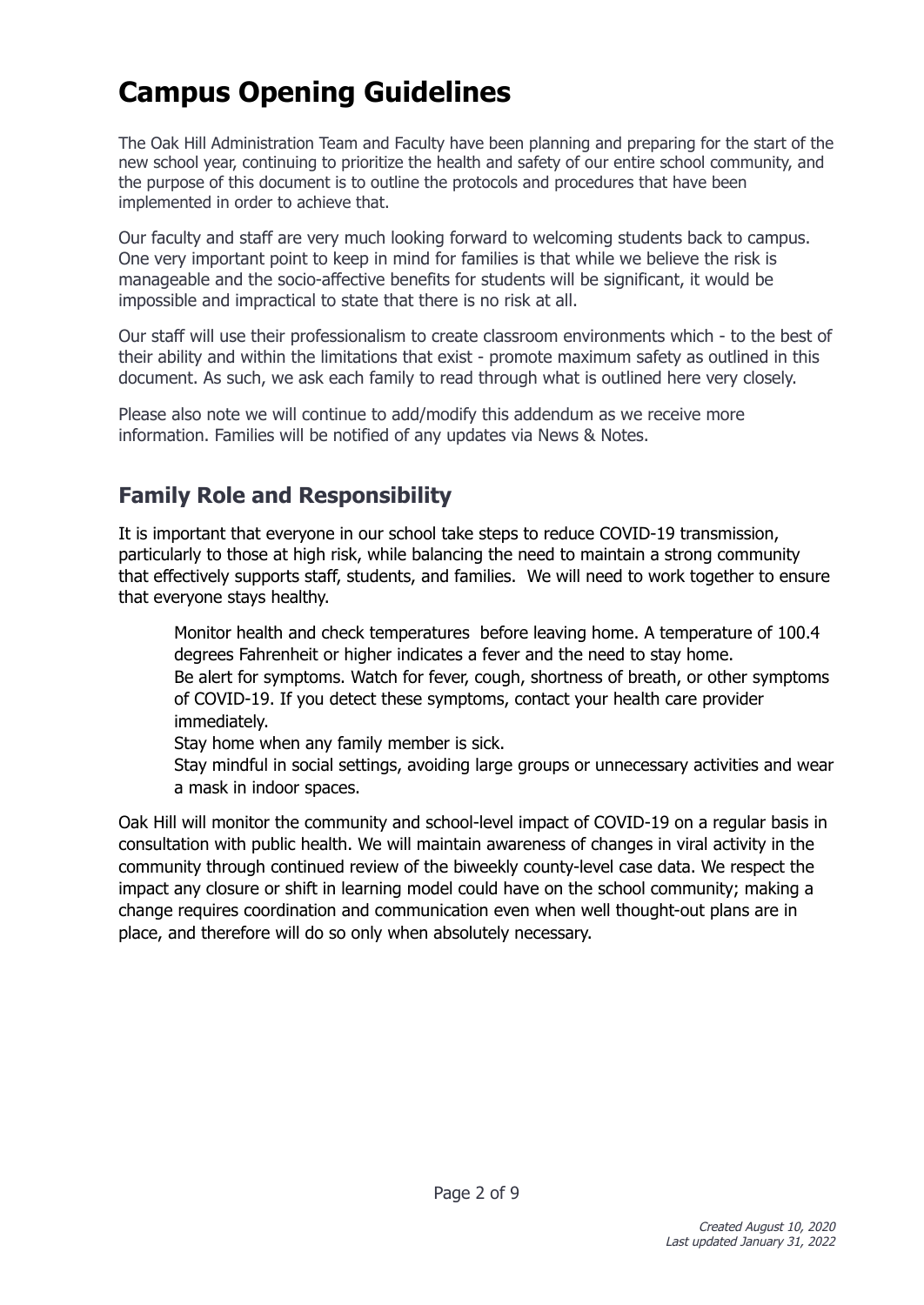# <span id="page-2-0"></span>**Table of Contents**

| <b>Family Role and Responsibility</b>                             | $\overline{2}$ |
|-------------------------------------------------------------------|----------------|
| <b>Table of Contents</b>                                          | 3              |
| <b>Key Information</b>                                            | 4              |
| <b>Measures for Members of the Oak Hill Community</b>             | 4              |
| <b>Student and Faculty Attendance</b>                             | 4              |
| <b>Returning to the Oak Hill Campus</b>                           | 4              |
| <b>Arrival Procedure</b>                                          | 4              |
| <b>Departure Procedure</b>                                        | 5              |
| <b>Parents on Campus</b>                                          | 5              |
| <b>Faculty</b>                                                    | 5              |
| <b>Use of the Oak Hill Bus</b>                                    | 5              |
| <b>Safety Precautions on Campus</b>                               | 6              |
| <b>Masks</b>                                                      | 6              |
| <b>Handwashing</b>                                                | 6              |
| <b>Lunch and Recess</b>                                           | 6              |
| <b>Illness at School</b>                                          | 7              |
| <b>Testing Protocols</b>                                          | 7              |
| <b>Oak Hill Facilities &amp; Use of Physical Space</b>            | 7              |
| <b>Ventilation Systems</b>                                        | 7              |
| <b>Water</b>                                                      | 7              |
| <b>Cleaning Schedule and Routine</b>                              | 7              |
| <b>Health Precautions Related to COVID Exposure</b>               | 8              |
| Planning for travel & return to school                            | 8              |
| <b>Handling Suspected or Confirmed Positive Cases of COVID-19</b> | 8              |
| <b>Reporting Confirmed Cases of COVID-19</b>                      | 9              |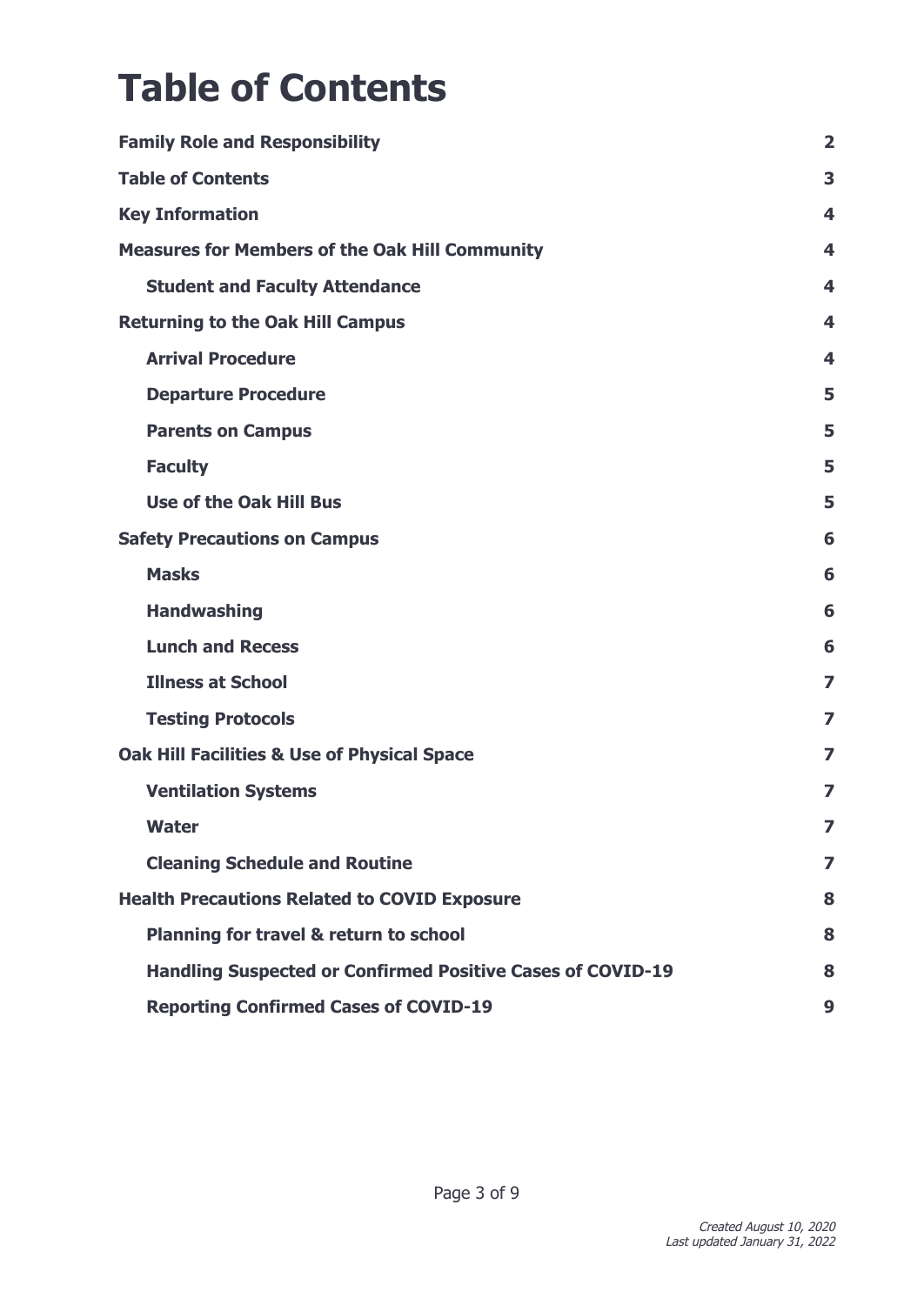## <span id="page-3-0"></span>**Key Information**

According to CDC guidance, the key factors in minimizing the risk of infection and community spread of Covid-19 are:

- Cutting off the source of infection
- Cutting off the transmission route
- Improving one's resistance to infection (e.g. by sleeping and eating well, exercising, getting vaccinated, etc.)

Oak Hill's approach to minimizing risk is detailed below. We appreciate the understanding of all parents that protocols may evolve as we refine and analyze our practices on an ongoing basis.

## <span id="page-3-1"></span>**Measures for Members of the Oak Hill Community**

#### <span id="page-3-2"></span>**Student and Faculty Attendance**

Students and faculty members who show any signs of illness should consult the updated COVID-19 [quarantine](https://www.cdc.gov/coronavirus/2019-ncov/your-health/quarantine-isolation.html) and isolation recommendations, found on Oak Hill's Covid [related](https://ohmcs.org/covid/) [webpage](https://ohmcs.org/covid/). Examples of symptoms include:

- a persistent cough
- a persistent runny nose
- $\bullet$  a temperature > 100.4°F
- chills
- muscle pain
- shortness of breath or difficulty breathing
- sore throat
- sneezing and runny nose
- temporary loss of taste or smell
- nausea
- vomiting
- diarrhea
- rash
- fatigue

If any member of the household exhibits any of the above symptoms, please refrain from coming to campus until such time as you have been symptom-free for at least 24 hours, without the aid of any medication.

If your child is not feeling well enough to come to school in the morning (COVID-related or not), we ask that they stay home the entire day. Please do not bring them to school mid-day.

## <span id="page-3-3"></span>**Returning to the Oak Hill Campus**

#### <span id="page-3-4"></span>**Arrival Procedure**

We require that parents/caregivers take their child(ren)'s temperature prior to leaving home each morning. Should a child's temperature be 100°F or higher, please keep them at home.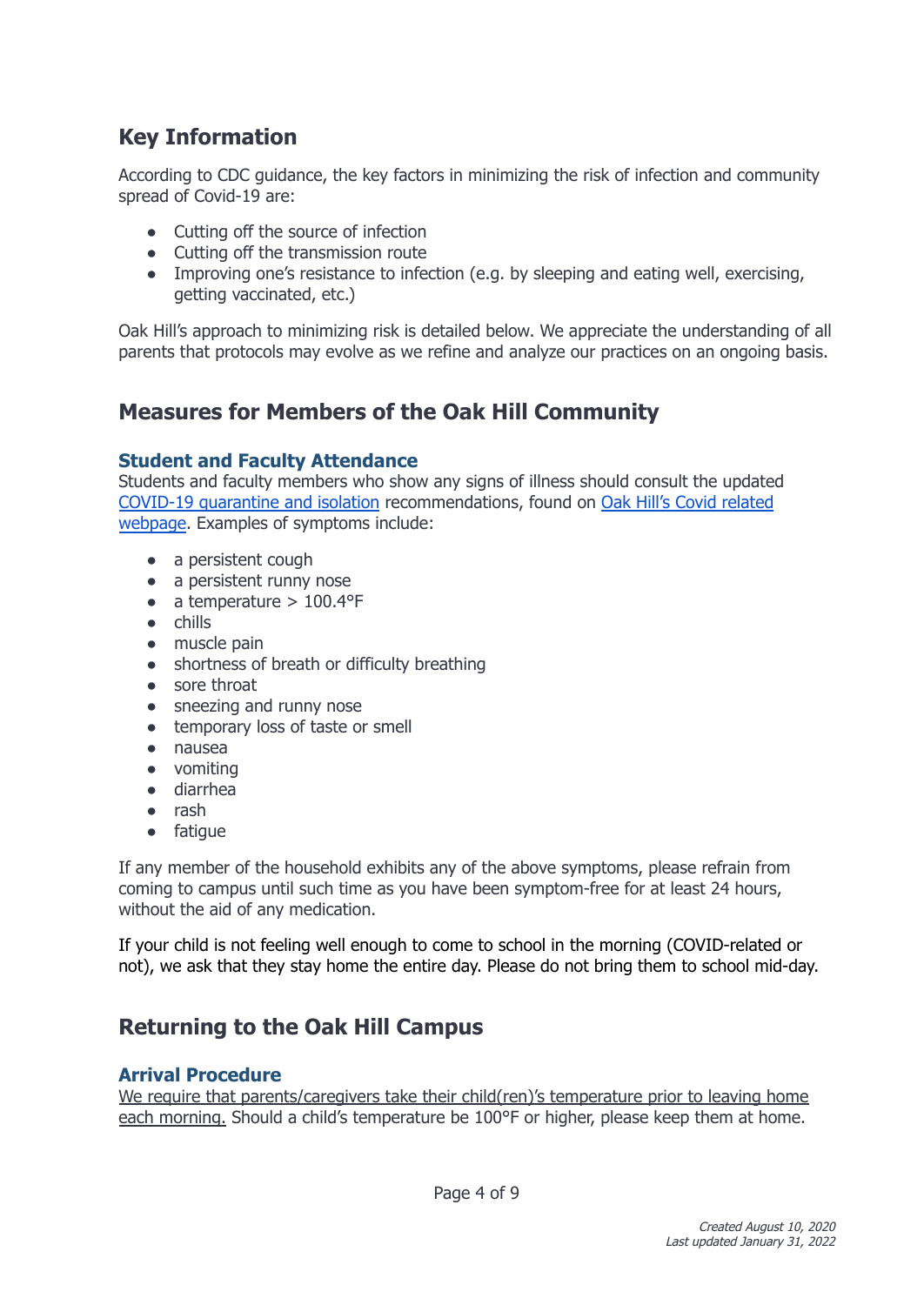- Toddler Community: Parents should park in the reserved parking area along Hodgson Road, near the building. We ask that you walk your child to the building and enter through Door #1, where they will be greeted by their teacher for entry into the classroom.
- Children's House: To reduce congestion, we encourage parents to drop their children off at the curb whenever possible. The children will enter Door #1, where a staff member will be present to greet them. If you must bring your child to the door, please park your car, and walk with them into the courtyard.
- Elementary & Junior High Students: Parents may drop their children off at the curb, and students will enter through **Door #2 (Junior High), Door #4 (Lower Elem & Upper Elem)**.

We ask that all parents/caregivers wear a **non-vented** face mask for drop-off and pick-up.

The following arrival procedure will apply to all staff and students:

- 1. Transition from outdoor to indoor shoes prior to entering the classrooms
- 2. Handwashing upon entry to the classroom

#### <span id="page-4-0"></span>**Departure Procedure**

Parents should refrain from entering the building for pick-up, and follow the appropriate pick-up procedures:

- Toddler Community: Parents should park their cars, and meet their children just outside the Door #1 where staff will greet you.
- Children's House, Elementary & Junior High: Using the pick-up line is the preferred option, and we encourage all parents to do so when possible. Simply place the provided name card in your window to keep the process moving efficiently.

Students will be dismissed from the same doors by which they have entered.

#### <span id="page-4-1"></span>**Parents on Campus**

Parents and non-essential visitors are asked to not enter the school building on a regular basis. We do, however, recognize instances when entering will be necessary. This includes, but is not limited to: late arrival, early pick-up, appointments, or meeting with the teacher or other staff member.

#### <span id="page-4-2"></span>**Faculty**

All faculty must complete the daily at-home health assessment before leaving home.

In addition, faculty must arrive on campus wearing a face mask. A face shield and reusable face masks will be provided by Oak Hill for each staff member; spare disposable masks will be available on-site if required.

#### <span id="page-4-3"></span>**Use of the Oak Hill Bus**

Elementary staff and students can expect the following protocols and procedures for transportation in the school bus or van:

- Each passenger must wear a non-vented face mask and use the available alcohol-based sanitizer at the entrance upon boarding
- The high-touch areas on the bus will be sanitized after each trip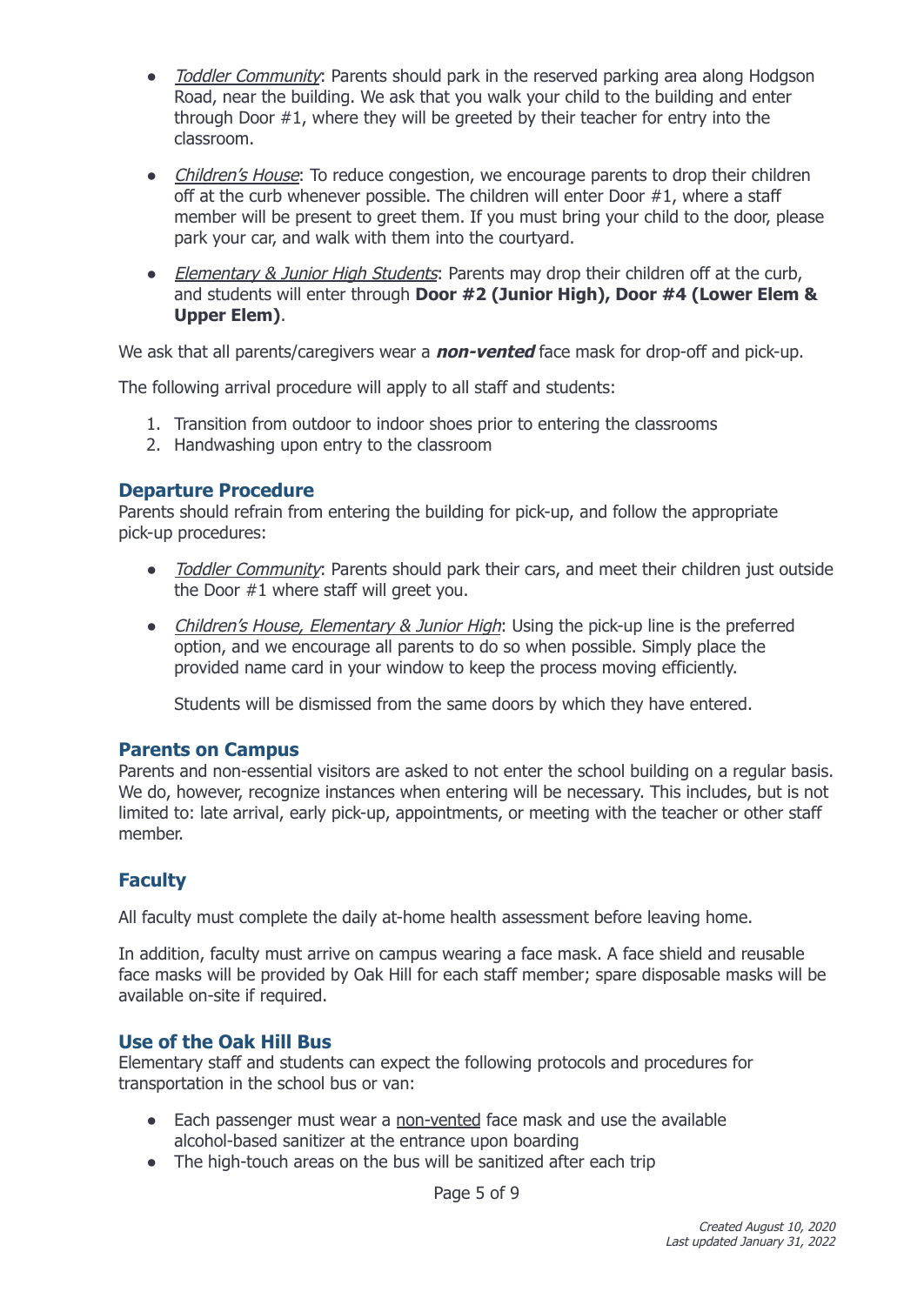## <span id="page-5-0"></span>**Safety Precautions on Campus**

Multiple safety measures have been put in place according to the required and recommended practices published for schools by the Minnesota Department Of Health (MDH) and the Minnesota Department of Education (MDE). These practices are foundational to minimizing the risks of exposure to COVID-19 for students, staff, and families.

#### <span id="page-5-1"></span>**Masks**

Non-vented face masks will be mandatory for all staff members, as well as all students ages 3 and up while indoors, regardless of vaccination status. As vaccines are currently only available for those 5 and older, we must view our entire school community as an unvaccinated population.

Oak Hill continues to follow CDC guidance for considering mask exemptions. Schools are not required to approve mask exemptions without supporting documentation and are asked to consider requests for exemption under the Americans with Disabilities Act. Stipulations for exemption consideration can be found here on the CDC [website.](https://www.cdc.gov/quarantine/masks/mask-travel-guidance.html#disability-exemptions)

#### <span id="page-5-2"></span>**Handwashing**

All staff and children will wash their hands:

- Upon arrival on campus, when moving from one area to another and before leaving the classroom.
- After diapering/toileting, coughing, sneezing, blowing/wiping noses, handling bodily fluids, garbage or animals, cleaning/sanitizing, plaingotside, in the activity room and handling sick children.
- Before and after preparing or eating any food, giving medicine, water table and play dough use.

Where possible, older students will be asked to use a paper towel when turning the tap on and off themselves. Handwashing procedures are posted at sinks.

Handwashing will be with running water and liquid soap when available. Alternatively, a hand sanitizer containing at least 60% alcohol will be used. Hand sanitizer use will happen only under adult supervision and will be inaccessible to preschool children when not in use.

Hand sanitizers will be located in each classroom and in each shared space, i.e. bathroom, kitchen, reception area, school bus, etc. Please make sure to utilize hand sanitizers whenever hand washing is not feasible.

#### <span id="page-5-3"></span>**Lunch and Recess**

Lunch and recess will be staggered and will take place in level cohorts. The cafeteria space will be disinfected between cohorts.

In addition to a daily lunch, elementary and junior high families should also send a water bottle, clearly labeled with your child's first and last name and filled with only water. Students will keep drink bottles in their lockers or cubbies, and will be asked not to touch other students' personal items.

We ask that parents wash their child(ren)'s drink bottle thoroughly in warm, soapy water at the end of each day.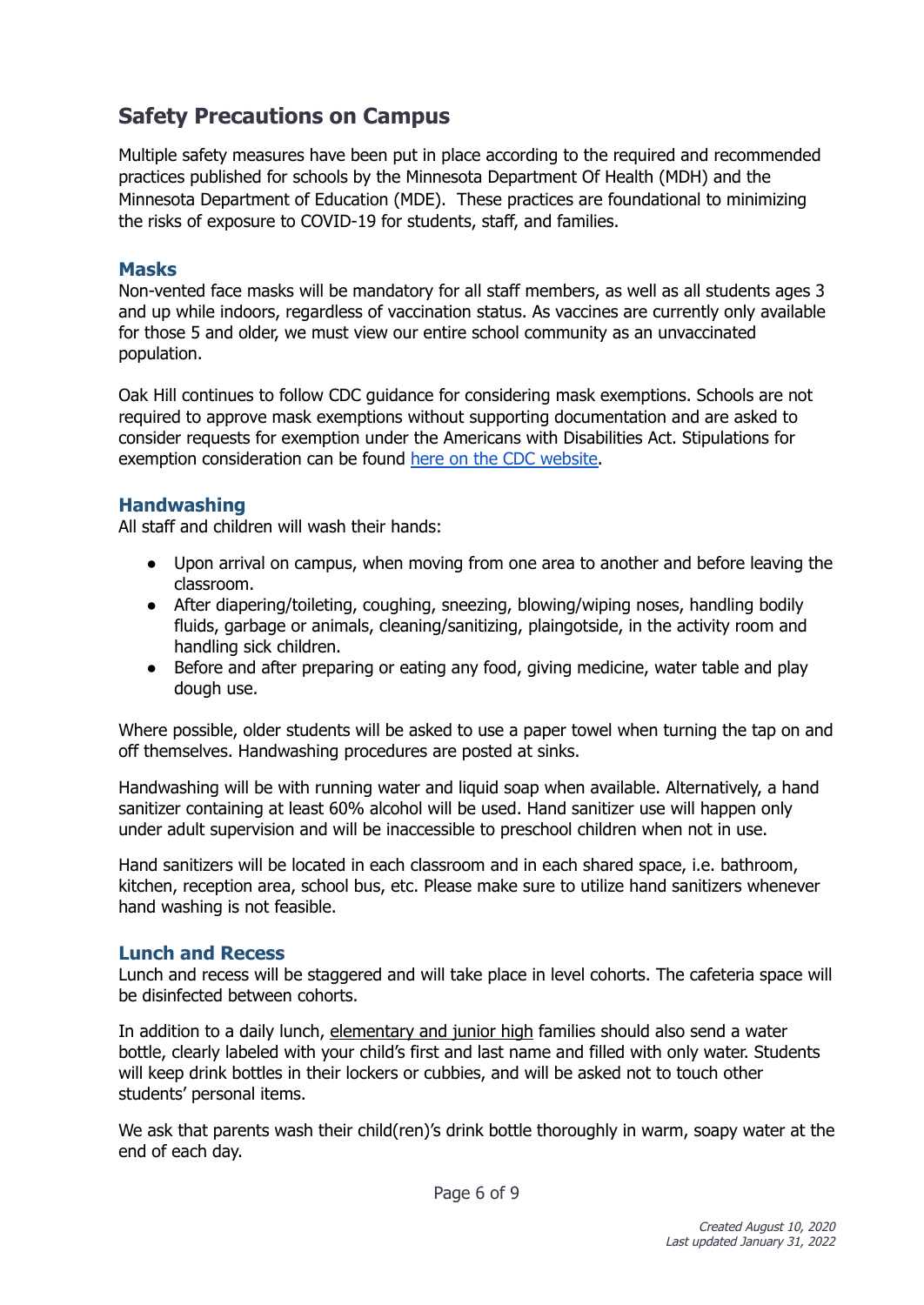#### <span id="page-6-0"></span>**Illness at School**

When a student presents with a temperature of 100.4°F or higher, a persistent cough or runny nose during the school day, a parent will be notified and the child will be kept in a safe, isolated area. Please make arrangements for students to be picked up within 30 minutes of notification.

With parent consent, a rapid COVID test will be administered to students who exhibit symptoms or who have been identified as close contacts, prior to leaving the school.

#### <span id="page-6-1"></span>**Testing Protocols**

Effective Q4 2021, per a directive by the school's Board of Directors, Oak Hill staff receive weekly COVID-19 testing and results. Rapid tests are also available for both students and staff at school in case anyone is symptomatic. In order for Oak Hill staff to perform a rapid test on a student, the parent/guardian of the student must have turned in a testing consent form to the school office

Additionally, home test kits have been ordered and distributed to families for usage if there is a suspicion of COVID-19 by children demonstrating symptoms while off school grounds.

### <span id="page-6-2"></span>**Oak Hill Facilities & Use of Physical Space**

#### <span id="page-6-3"></span>**Ventilation Systems**

HVAC systems in the school have been inspected for effectiveness and tuned for efficiency. We have installed bipolar ionization technology in all of our air handling units. While this technology has been a part of hospital settings for years, it is now an option for schools seeking safer ways to destroy Coronaviruses. During the system's cleaning process the NPBI technology attacks and kills viruses, mold spores and bacteria. The ions remove hydrogen from the pathogens, leaving them to die, and leaving behind clean and healthy indoor air. For more information, visit: <https://globalplasmasolutions.com/npbi/>.

#### <span id="page-6-4"></span>**Water**

Each classroom is equipped with handwashing sinks and hand sanitizer, in addition to those located in common spaces. Sinks and surrounding areas will be disinfected throughout the day. Elementary bathrooms will utilize a touchless wash basin.

Drinking fountains will be capped and only water bottle stations will be in use at each end of the building for filling bottles and disposable cups.

#### <span id="page-6-5"></span>**Cleaning Schedule and Routine**

Classrooms, including all high touch surfaces and used learning materials will be cleaned and disinfected by staff and by custodial crews in the evening. Frequently touched surfaces and objects include but are not limited to:

- Doorknobs and handles
- Stair / hand rails
- Classroom furniture
- Lunch tables and chairs
- Countertops
- Light switches
- Shared toys
- Shared telephones
- Shared desktops
- Shared computer keyboards and mice
- Toilet door locks
- Toilet flush handles
- Hand sanitizer pumps
- Water faucets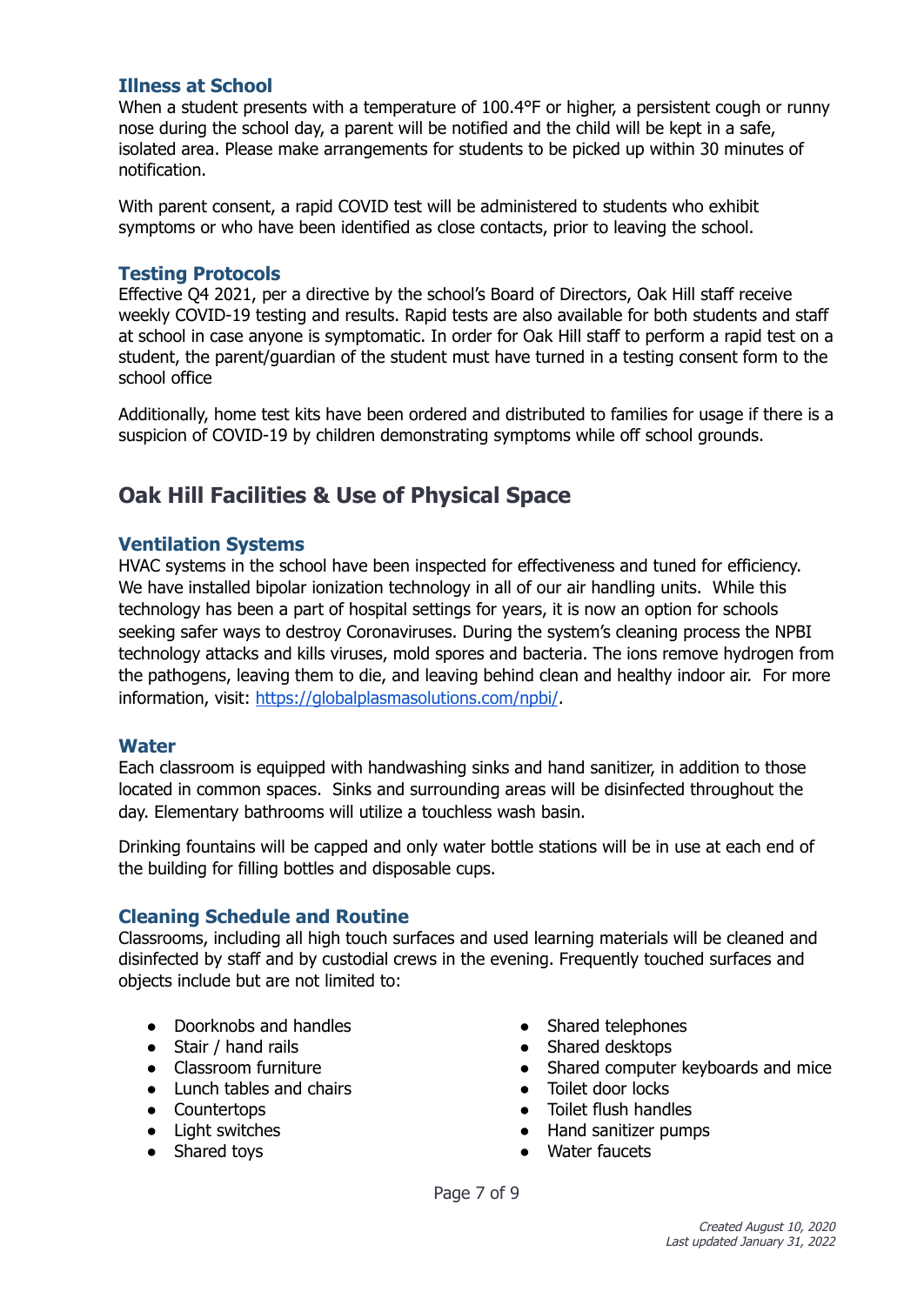• Shared remote controls

All classrooms will be equipped with a kit of cleaning products. Students will be permitted to clean their own work area with a soap/detergent solution that is dispensed by the teacher. Surfaces will be *cleaned* before they are *disinfected*. Children will not come into contact with disinfectant spray.

## <span id="page-7-0"></span>**Health Precautions Related to COVID Exposure**

#### <span id="page-7-1"></span>**Planning for travel & return to school**

Travel can increase your chance of spreading and getting COVID-19. Postponing travel and staying home is the best way to protect yourself and others from COVID-19.

You and your travel companions (including children) may feel well and not have any symptoms, but you can still spread COVID-19 to family, friends, and community after travel.

Upon return from travel, it is recommended that family members complete a viral test 3-5 days after your trip and reduce non-essential activities for a full 7 days after travel, even if test results are negative. If you choose not to get tested, consider reducing non-essential activities for 10 days after travel.

#### **Monitoring and Excluding for Illness**

Families are expected to monitor their health and body temperature prior to leaving for school each day. If your child is registering a fever of 100.4 or higher, please keep them home and notify the school of their absence. If a temperature check at school shows a fever of 100.4 or higher, this will result in immediate isolation of a student from their peers and parents/guardians will be contacted to pick up the child. **Please make arrangements for students to be picked up within 30 minutes of notification.**

#### <span id="page-7-2"></span>**Handling Suspected or Confirmed Positive Cases of COVID-19**

When a student or staff member develops any symptoms consistent with COVID-19:

- The student or staff member will be isolated while they wait to be picked up or until they are able to leave the facility on their own. We will ensure that they have hygiene supplies available, including a cloth face covering / face shield, facial tissues, and alcohol-based hand rub.
- Staff who are monitoring the student or staff member with symptoms will wear a cloth face mask and practice social distancing. The space used for isolation will be closed off after the ill person leaves. Outside doors and windows and ventilating fans will be used to increase air circulation in the area.
- All areas used by the person who is sick, such as high-touch surfaces, and items they have touched (e.g., individual desk, cot, recently used toys, shared equipment) will be cleaned and disinfected.
- We have developed a contingency plan with our custodial vendor outlining practices and protocols for daily procedures as well as various scenarios when COVID-19 is suspected or identified in our building.